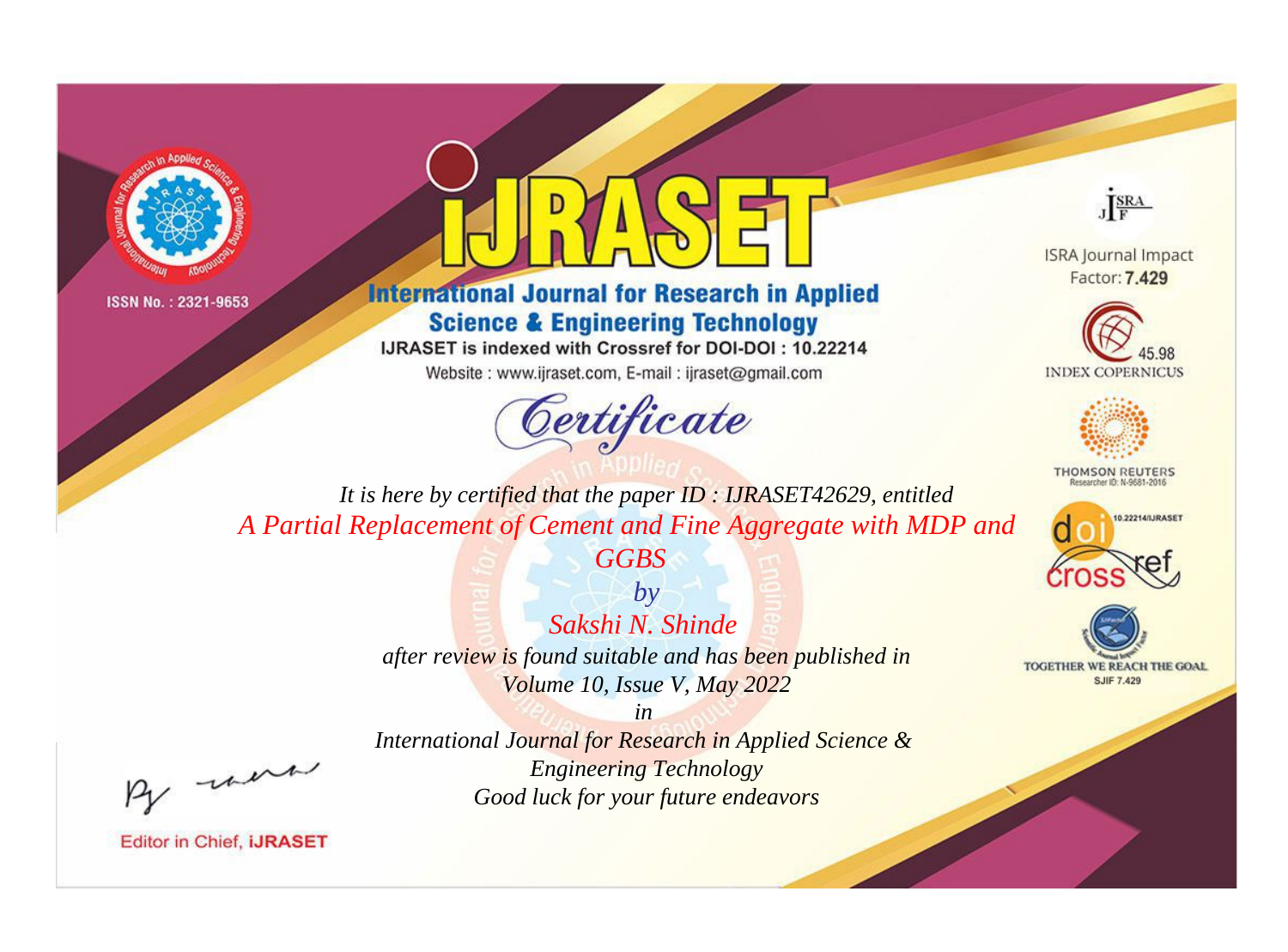



## **International Journal for Research in Applied Science & Engineering Technology**

IJRASET is indexed with Crossref for DOI-DOI: 10.22214

Website: www.ijraset.com, E-mail: ijraset@gmail.com





**ISRA Journal Impact** Factor: 7.429





**THOMSON REUTERS** 



TOGETHER WE REACH THE GOAL **SJIF 7.429** 

*It is here by certified that the paper ID : IJRASET42629, entitled A Partial Replacement of Cement and Fine Aggregate with MDP and* 

*GGBS*

*by Himani B. Wagh after review is found suitable and has been published in Volume 10, Issue V, May 2022*

, un

*International Journal for Research in Applied Science & Engineering Technology Good luck for your future endeavors*

*in*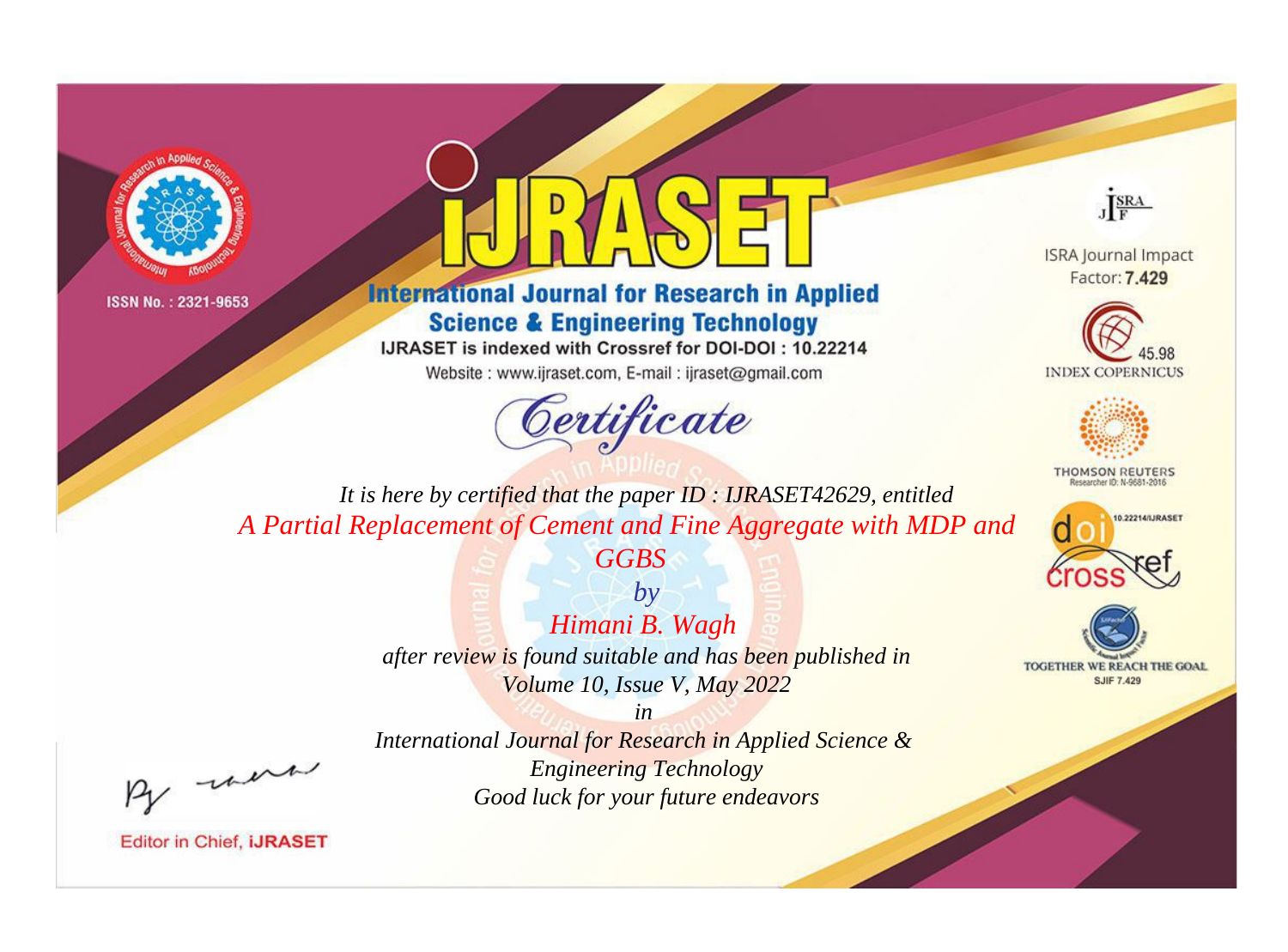



**International Journal for Research in Applied Science & Engineering Technology** 

IJRASET is indexed with Crossref for DOI-DOI: 10.22214

Website: www.ijraset.com, E-mail: ijraset@gmail.com



JERA

**ISRA Journal Impact** Factor: 7.429





**THOMSON REUTERS** 



TOGETHER WE REACH THE GOAL **SJIF 7.429** 

It is here by certified that the paper ID: IJRASET42629, entitled A Partial Replacement of Cement and Fine Aggregate with MDP and

**GGBS** 

 $b\nu$ Shweta B. Jadhay after review is found suitable and has been published in Volume 10, Issue V, May 2022

were

International Journal for Research in Applied Science & **Engineering Technology** Good luck for your future endeavors

 $in$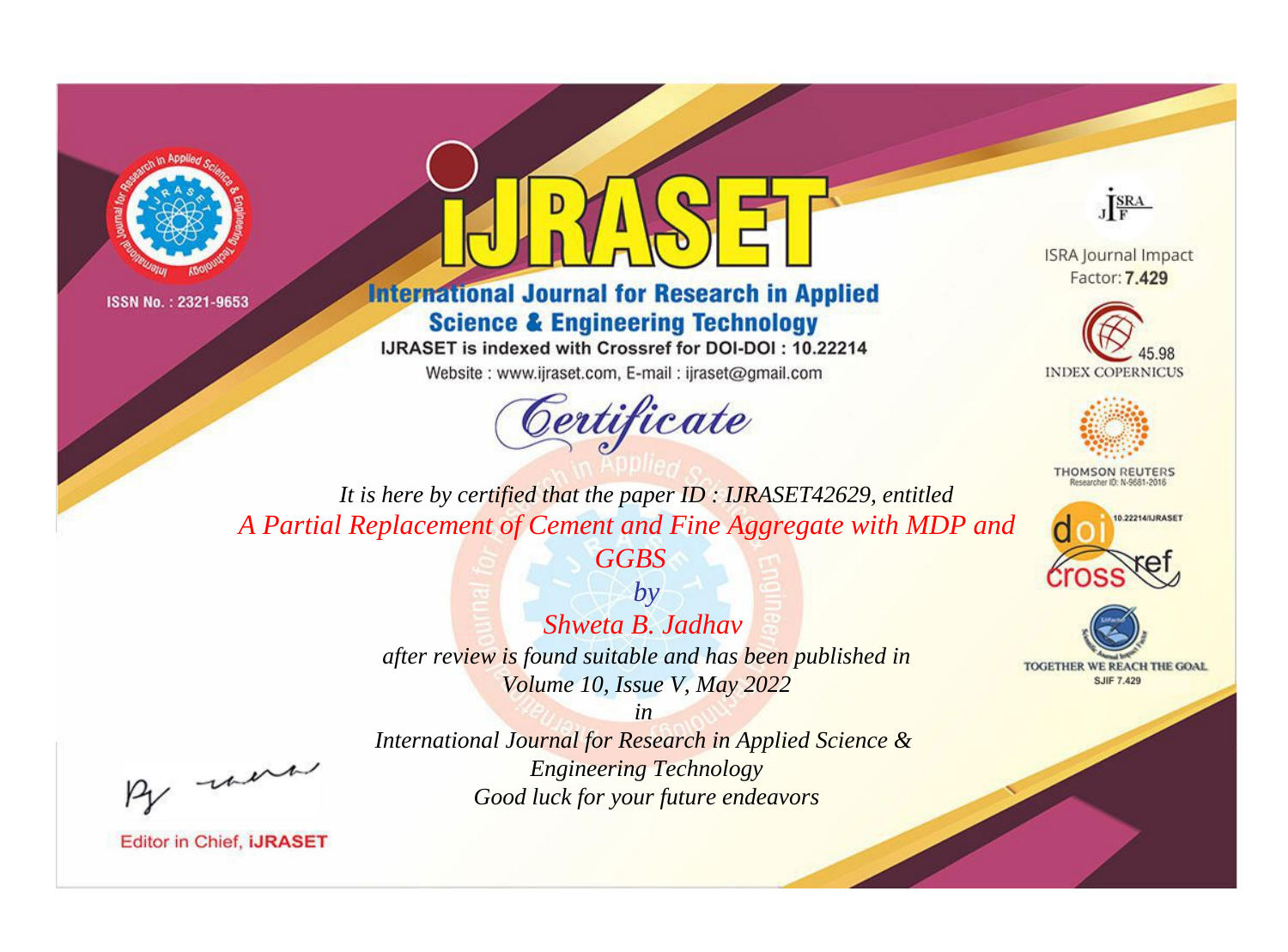



## **International Journal for Research in Applied Science & Engineering Technology**

IJRASET is indexed with Crossref for DOI-DOI: 10.22214

Website: www.ijraset.com, E-mail: ijraset@gmail.com





**ISRA Journal Impact** Factor: 7.429





**THOMSON REUTERS** 



TOGETHER WE REACH THE GOAL **SJIF 7.429** 

*It is here by certified that the paper ID : IJRASET42629, entitled A Partial Replacement of Cement and Fine Aggregate with MDP and* 

*GGBS*

*by Bharti R. Patil after review is found suitable and has been published in Volume 10, Issue V, May 2022*

, were

*International Journal for Research in Applied Science & Engineering Technology Good luck for your future endeavors*

*in*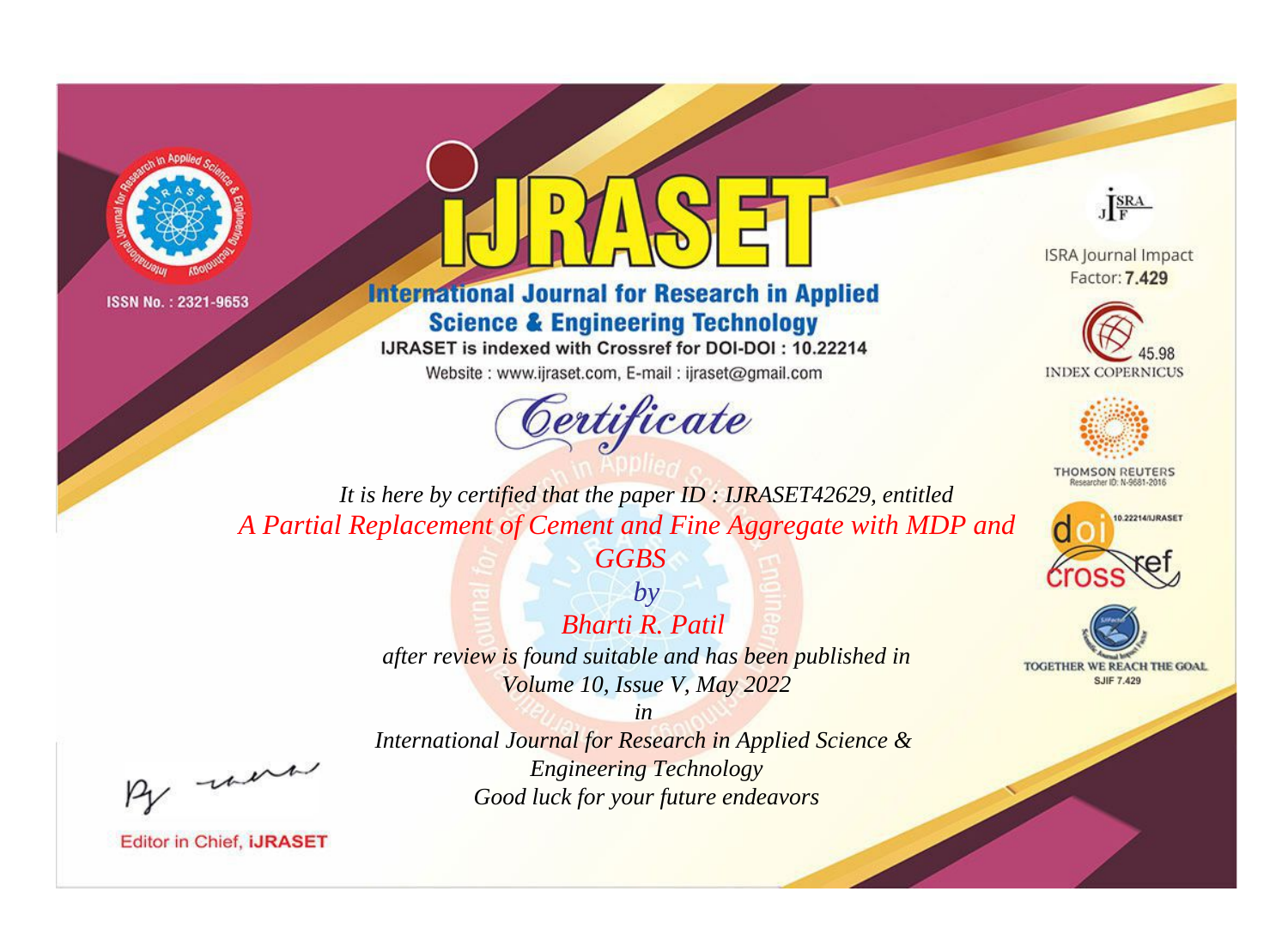



**International Journal for Research in Applied Science & Engineering Technology** 

IJRASET is indexed with Crossref for DOI-DOI: 10.22214

Website: www.ijraset.com, E-mail: ijraset@gmail.com



JERA

**ISRA Journal Impact** Factor: 7.429





**THOMSON REUTERS** 



TOGETHER WE REACH THE GOAL **SJIF 7.429** 

It is here by certified that the paper ID: IJRASET42629, entitled A Partial Replacement of Cement and Fine Aggregate with MDP and **GGBS** 

> $b\nu$ Ashwini M. Kadam after review is found suitable and has been published in Volume 10, Issue V, May 2022

-were

International Journal for Research in Applied Science & **Engineering Technology** Good luck for your future endeavors

 $in$